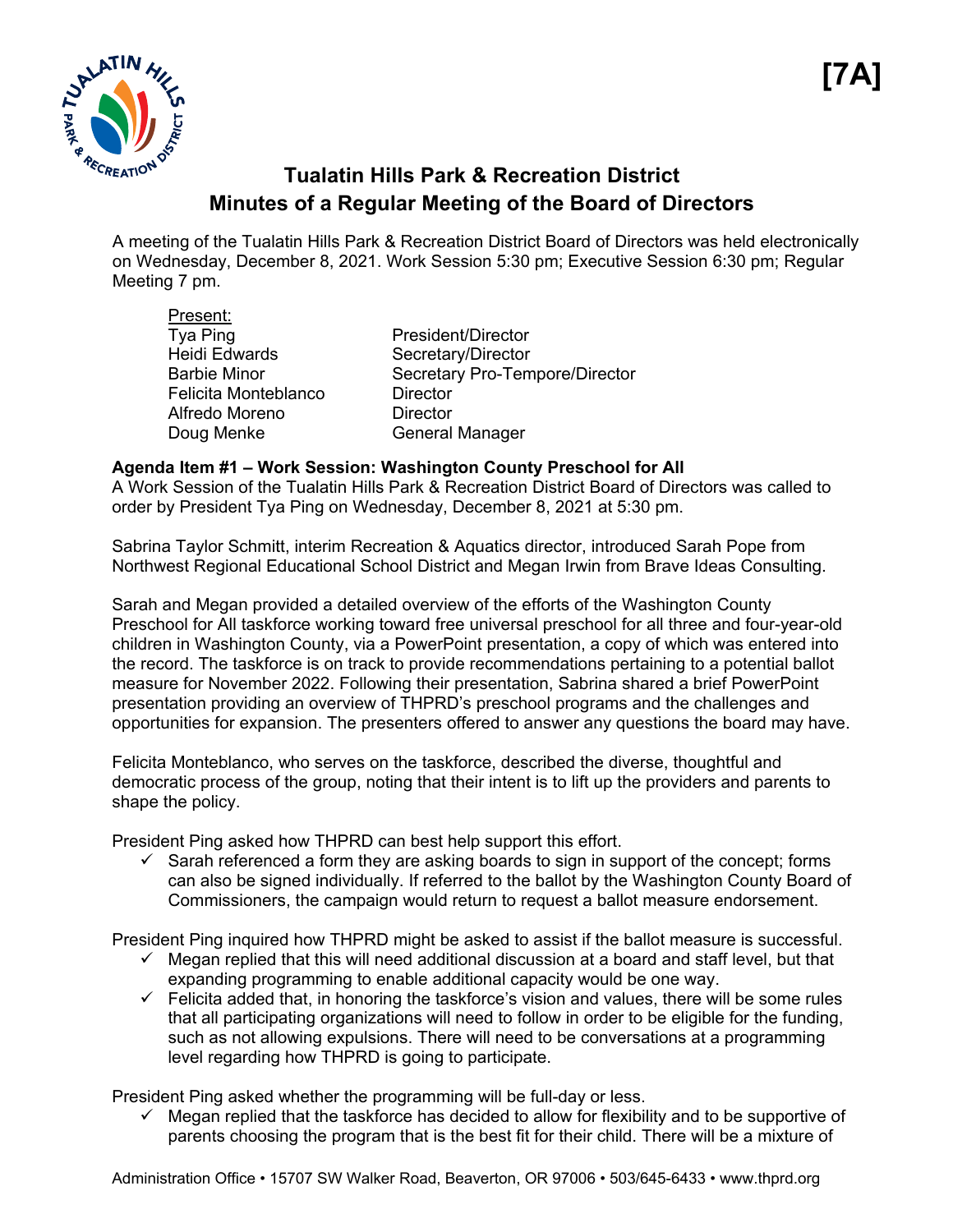full-day and half-day spots, as well as schoolyear only and year-round. The recommendation is that the type of spots contracted are in line with the community's actual need, which may tilt toward full-time based on their research. She encouraged THPRD to consider what it would like its program to look like with the opportunity for extra funding, and whether that could enable an expansion to more full-day opportunities.

Alfredo Moreno asked how quickly programs could be in place once a measure is successful.

- $\checkmark$  Megan replied that they are planning an 18-month start-up/implementation schedule and are currently modeling different scenarios for rolling out spots. The taskforce will be receiving their first look at some of these timelines at their meeting next week.
- $\checkmark$  Sarah added that the funding mechanism will also be important in terms of timing, in that if the ballot measure is successful in November 2022, the tax revenue from the measure wouldn't start coming in until April 2024.

Heidi Edwards suggested that, as THPRD continues to work with Beaverton School District on a possible expansion of afterschool programming, the efforts around preschool for all should be tied into these discussions as a package effort.

 $\checkmark$  General Manager Doug Menke noted that the realities of balancing that additional programming with our existing programming will require some healthy communication efforts and survey work with our THPRD community. It is a delicate balance in that although we may have some space that could be made available for this programming, there are also existing programs already using that space.

Heidi noted that the inquiry forms submitted to the schools would be helpful in quantifying the existing need.

 $\checkmark$  Sarah added that Beaverton School District Superintendent Don Grotting has been actively involved in supporting the taskforce's efforts.

President Ping asked for confirmation that this is envisioned as a two-year program.

- $\checkmark$  Megan confirmed that the hope is that those who enter the program at three-years-old can continue until kindergarten. However, as the taskforce begins to evaluate revenue and costs, this will help shed light on what can be afforded.
- $\checkmark$  Sarah explained how funding from the federal Build It Back Better Act could come into play if it passes.

President Ping thanked Megan, Sarah and Sabrina for the informative presentations this evening.

#### **Agenda Item #2 – Executive Session (A) Personnel (B) Legal**

President Tya Ping called executive session to order for the following purposes:

- To consider the employment of a public officer, employee, staff member or individual agent, and
- To consider information or records that are exempt by law from public inspection.

Executive Session is held under authority of ORS 192.660(2)(a) and (f).

President Ping noted that the news media and designated staff may attend executive session. Representatives of the news media were directed not to disclose information discussed during executive session. No final action or final decision may be made in executive session.

# **Agenda Item #3 – Call Regular Meeting to Order**

A Regular Meeting of the Tualatin Hills Park & Recreation District Board of Directors was called to order by President Tya Ping on Wednesday, December 8, 2021, at 7 pm.

# **Agenda Item #4 – Action Resulting from Executive Session**

There was no action resulting from executive session.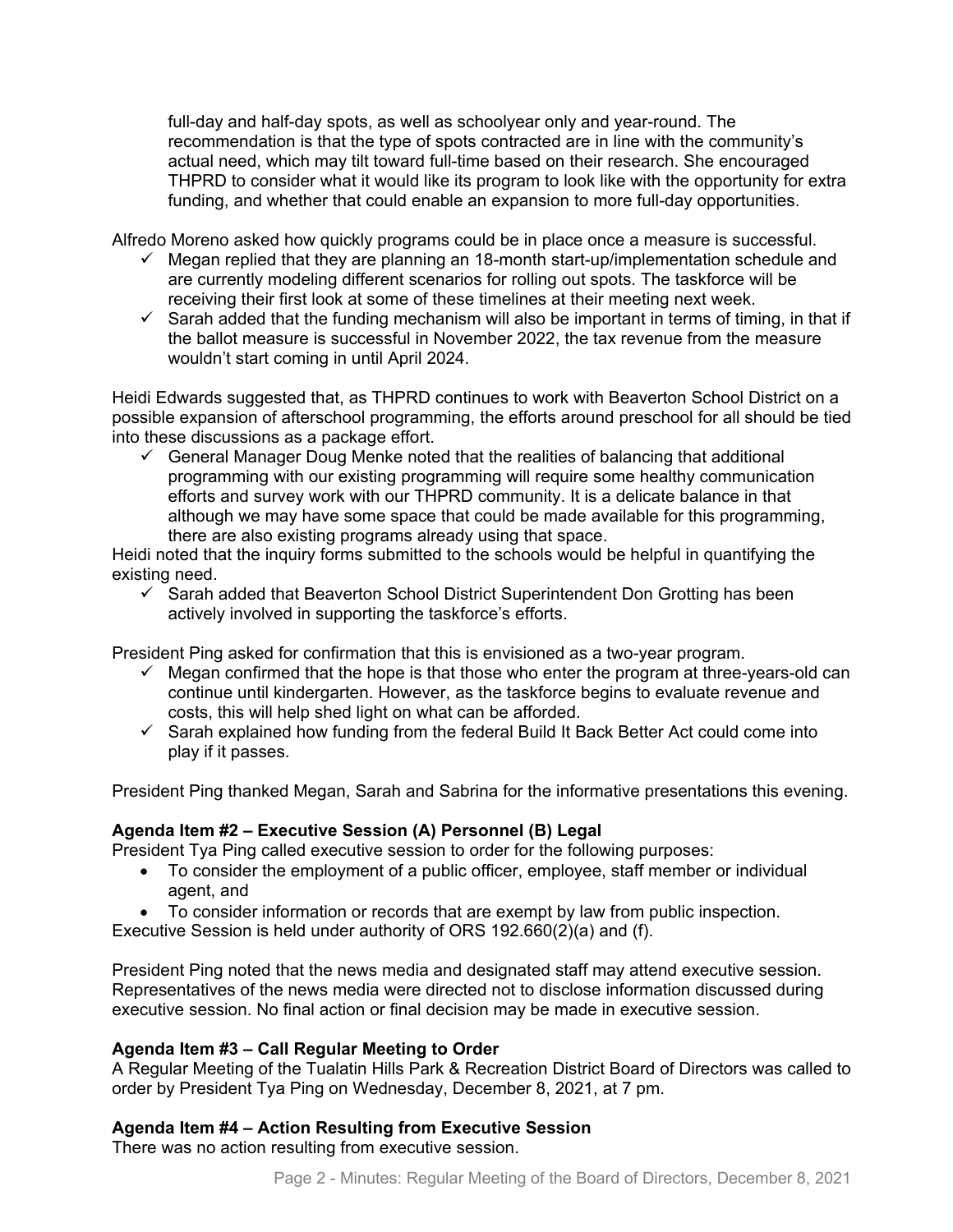#### **Agenda Item #5 – Audience Time**

Secretary Heidi Edwards read written testimony, copies of which were entered into the record:

Wendy Kroger, John Griffiths, Tom Hjort, and Dick Schouten submitted a letter and attachments regarding the Cooper Mountain Nature Park (CMNP) expansion as follow up to testimony submitted at the board's October meeting. At that time, they described a goal to complete CMNP by adding at least 250 acres to the current park as highlighted in three consecutive Metro Parks & Nature bond measures beginning in 1995. Tonight, they request that both THPRD and the City of Beaverton budget sufficient resources in the next fiscal year to enable adequate field research, public agency coordination, public engagement, and due diligence to ensure the appropriate local land use/zoning, including the potential use of an overlay mechanism, to ensure a successful outcome for the CMNP expansion. In the course of THPRD's upcoming budget process, they ask that the district set aside and fund adequate resources to further these next steps, and they believe System Development Charges are appropriate for this proposal. The City of Beaverton is considering the approval of a new staff position that would coordinate with public agencies and stakeholders while managing preliminary engineering and design work for McKernan Creek and other key infrastructure. The city is also moving forward on its Cooper Mountain Community Plan with public engagement to be featured prominently in the next year. And THPRD, the city, Clean Water Services, Metro and possibly Washington County plan to convene soon to determine the scope of work on Cooper Mountain. Since October, they have met with Metro's conservation director, the Cooper Mountain lead planner for the city, and have attended both the city's Cooper Mountain Advisory Committee meeting and Metro's latest 2019 Parks & Nature Bond Measure status briefing. At the city's Cooper Mountain Advisory Committee meeting, they reiterated that THPRD is the city's parks provider. They also have upcoming meetings with Clean Water Services and various interested non-profits. Attachments to the letter include documentation from the city regarding Cooper Mountain area road options, Scenarios A, B, and C, as well as the McKernan Creek Greenway Concept. Scenario C avoids almost all creek crossings (roads are a major challenge for wildlife and natural areas), offers more tree canopy, and greater natural resource protection. It is the only Scenario that includes a community park. All three scenarios emphasize the importance of expanding the nature park. Additional ground research is needed to determine the strongest water quality management scenarios for natural resource protection in light of critical climate concerns. At a city work session scheduled for December 7, councilors will be asked if the alternatives provide an adequate range of choices (housing, commercial, roads, stream corridors and natural resource protection). They plan to testify before the city council on December 14 in support of the Community Development Department's request for a new coordination and management position relative to Cooper Mountain.

 $\checkmark$  General Manager Doug Menke noted that the city's work is going to provide THPRD a good deal of the framework for moving forward, including zoning, which is going to be a critical outcome for the northern Cooper Mountain area in particular. There are a lot of moving parts in this process, including density, transfer of density, and significant transportation needs, and Metro holds the funds for land acquisition. District staff has been involved in a lot of conversations with both the city and Metro. He offered that district staff can bring additional information to the board at their January meeting, although some of this information will qualify as executive session discussion.

#### **Agenda Item #6 – Board Time**

#### **A. Committee Liaisons Updates**

Alfredo Moreno provided the following updates and comments during board time:

• Attended the most recent Parks & Facilities Advisory Committee meeting, during which discussion occurred regarding Aloha Swim Center not reopening this fiscal year. A recommendation was made to specify why the district opted to have certain swim centers reopen and others not, and to be more transparent with the information or data that influenced those decisions.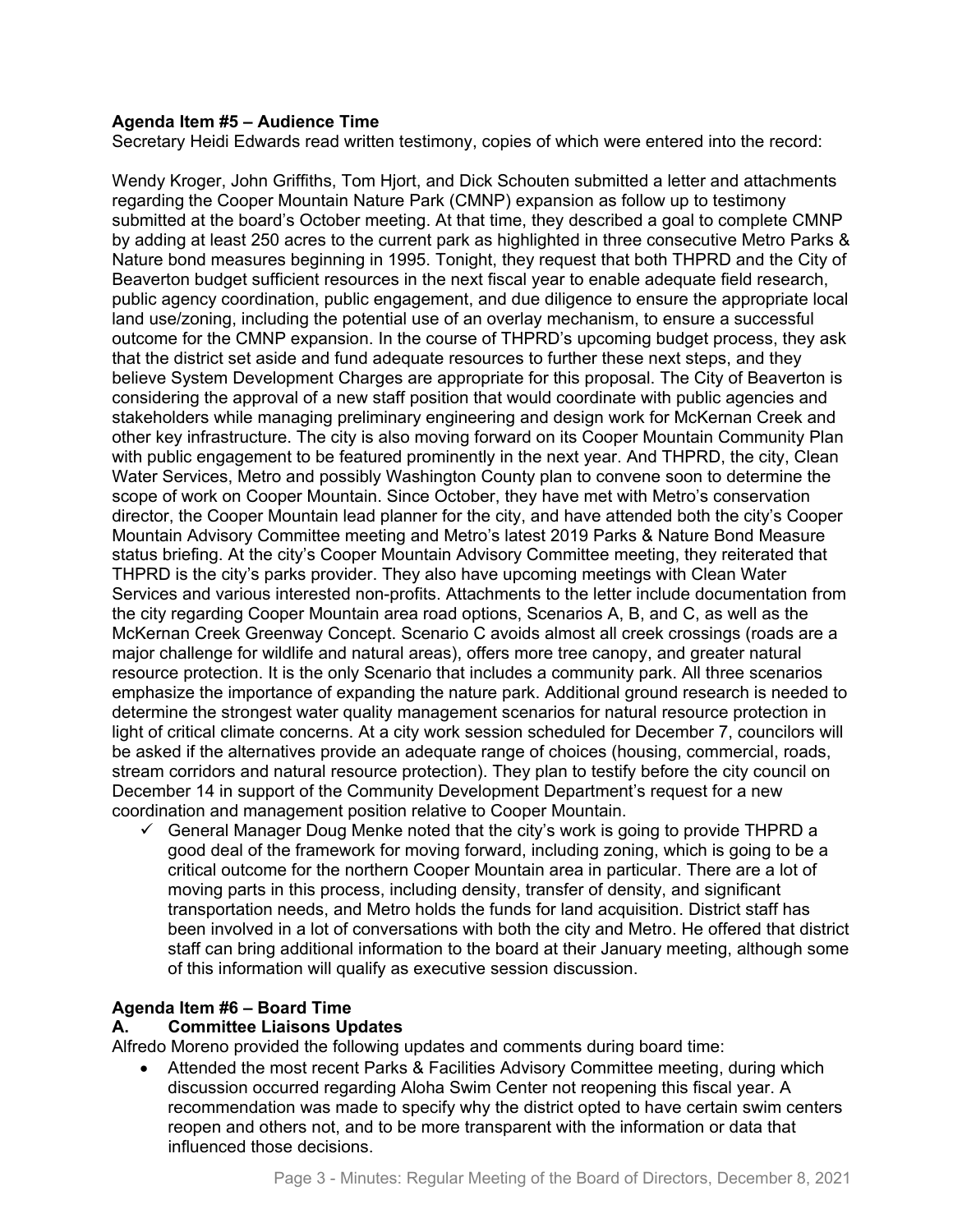• The Tualatin Hills Park Foundation's Help a Senior fundraising campaign successfully raised \$10,000 to help seniors purchase monthly passes for the Elsie Stuhr Center.

Felicita Monteblanco provided the following updates and comments during board time:

• Recently met with City of Beaverton's City Manager, Jenny Haruyama, and encouraged her fellow board members to do the same.

Heidi Edwards provided the following updates and comments during board time:

- Attended the most recent Fiduciary Committee meeting, during which the committee reviewed last quarter's information. There wasn't much change from the previous quarter, but overall things are on a positive trajectory.
- In Felicita's absence, she attended the most recent Washington County Preschool for All Taskforce meeting and appreciated hearing from them again this evening during the work session.
- An Audit Committee meeting will be taking place next week on December 16.

President Ping provided the following updates and comments during board time:

• Along with Felicita, she attended a summit of local area elected officials from City of Beaverton, Washington County and Beaverton School District (BSD), hosted by Mayor Beaty to start a conversation around the possible expansion of childcare services for our community and potential funding options. All agencies in attendance agreed that this is an interest area and are supportive. Staff from THPRD and BSD will now take the lead to discuss logistics before more discussions occur regarding funding. This is shaping up to be a great example of how local government can work together to benefit the community.

#### **Agenda Item #7 – Consent Agenda**

**Barbie Minor moved that the board of directors approve consent agenda items (A) Minutes of November 10, 2021 Regular Board Meeting, (B) Monthly Bills, (C) Monthly Financial Statement, (D) Request for Reallocation of Funds Between Projects Within the 2021-22 System Development Charges Fund Budget and (E) Resolution Authorizing Application to Land & Water Conservation Fund. Felicita Monteblanco seconded the motion. Roll call proceeded as follows:** 

| <b>Alfredo Moreno</b>                | Yes |
|--------------------------------------|-----|
| <b>Heidi Edwards</b>                 | Yes |
| <b>Felicita Monteblanco</b>          | Yes |
| <b>Barbie Minor</b>                  | Yes |
| <b>Tya Ping</b>                      | Yes |
| The motion was UNANIMOUSLY APPROVED. |     |
|                                      |     |

# **Agenda Item #8 – Unfinished Business**

#### **A. Operations Update**

Since March 2020, THPRD has experienced dramatic shifts in programming and operational levels due to the COVID-19 pandemic. After successfully working within a revised spending plan over the course of the previous fiscal year, staff have approached the current fiscal year with a similar strategy to best manage expenditures within a changing environment in which lower overall revenue is projected. Holly Thompson, Communications director, provided an operations update via a PowerPoint presentation, a copy of which was entered into the record, and which included the following information:

- Financial Update
	- $\circ$  October results indicate that the district is operating within its revised financial plan
	- o November and December will be watched closely for property tax revenue and winter registration numbers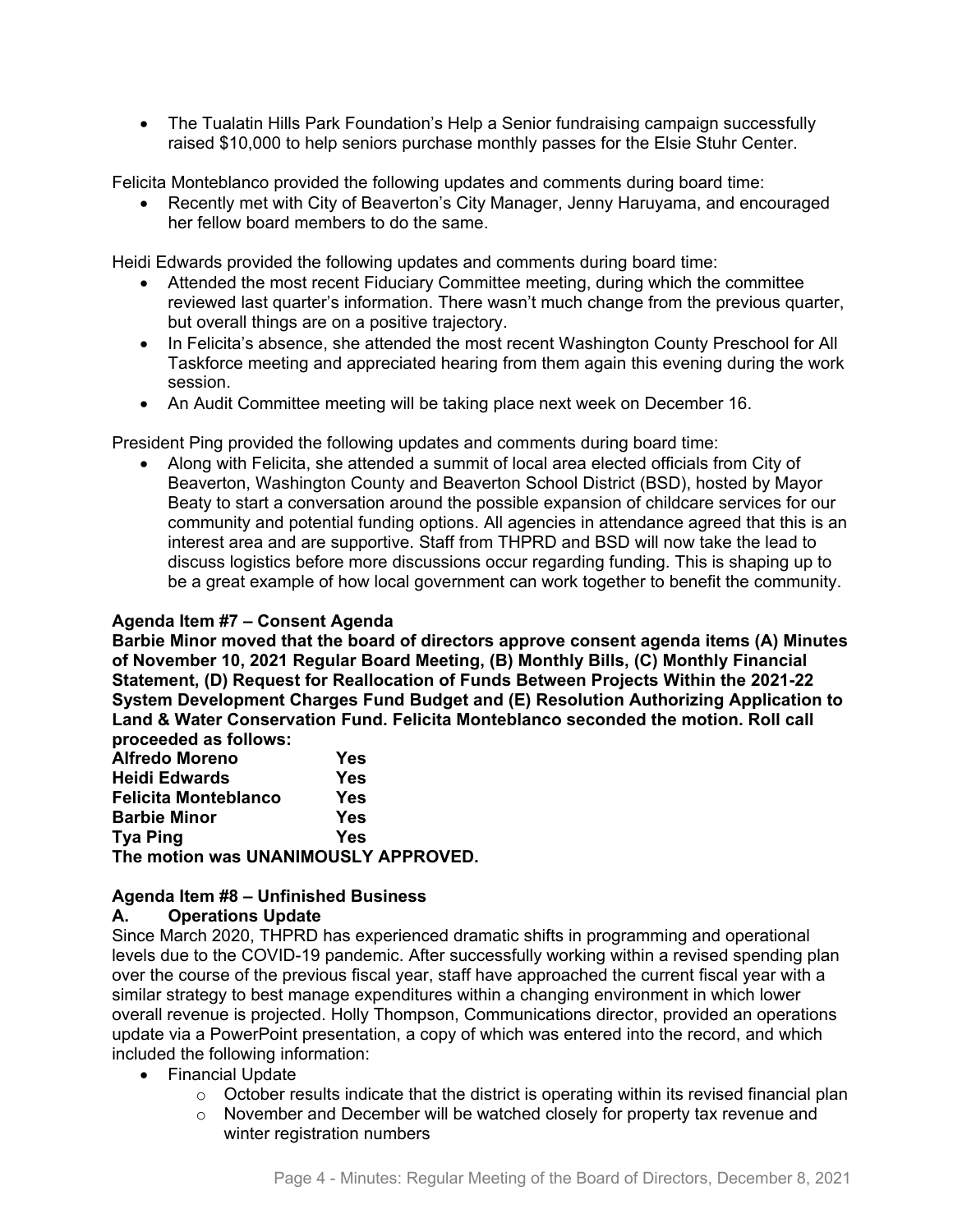- Staffing Challenges
	- $\circ$  300 job openings; reflects seasonal operational transitions and challenges of labor shortages
	- $\circ$  Vacancies throughout the agency, with most in aquatics
	- $\circ$  Time to fill vacant positions is down 24% from last year
	- $\circ$  83% of hires over the past year were specifically interested in working for THPRD
	- $\circ$  Since the previous operations update in August, the district has hired 288 people
- Construction Closure at Conestoga
	- o Completion is expected January 2022
- Facility Reopening Schedule
	- o Open facilities are operating under limited hours
	- o Aloha, Harman, and Sunset Swim Centers will remain closed through FY 2021/22
- DEIA Update
- Winter Registration
	- o Currently showing a 12% drop in registrations from Winter 2019
- Healthcare Partner Program Review
- Affiliate Review Process
	- o Public outreach concluded in November
	- o Recommendations will be presented to the board in Spring 2022
- Afterschool Care
- Budget Preparation for FY 2022/23

Holly offered to answer any questions the board may have.

Alfredo Moreno requested an overview of the history of the district's financial aid position, which Holly provided.

President Ping asked for additional information regarding the drop of 12% in registrations as compared to Winter 2019. She asked if this is due to the district offering less programming than in 2019 or if the numbers have been adjusted to compare like-to-like.

 $\checkmark$  Holly replied that the comparison is like-to-like.

President Ping described an issue with the district's registration system where it shows an offering as "class full/waitlist available" for classes that do not yet have an instructor assigned. She asked if different terminology could be used to encourage people to sign up for the waitlist pending an instructor assignment, noting that many simply see that the class if full and don't sign up for the waitlist.

 $\checkmark$  Holly replied that appropriate staff will review and report back.

# **B. 2008 Bond Program**

Bruce Barbarasch, Nature & Trails manager, and Gery Keck, Design & Development manager, provided a detailed update on the remaining natural resources and capital projects in the 2008 bond program, as well as the overall financial status, via a PowerPoint presentation, a copy of which was entered into the record, and included the following information:

- To utilize remaining 2008 bond funds in a timely manner staff are considering:
	- o Natural Resource Projects:
		- Complete spending on the Bronson Creek Greenway at Laidlaw (BCGL) project by the end of the 2023 calendar year, or when permits allow.
		- Compress the timeline of all preferred projects to achieve completion by the end of 2023, regardless of BCGL's status.
		- Request reallocated funds and other funds left from projects to be used for natural area land acquisition or at the board's discretion.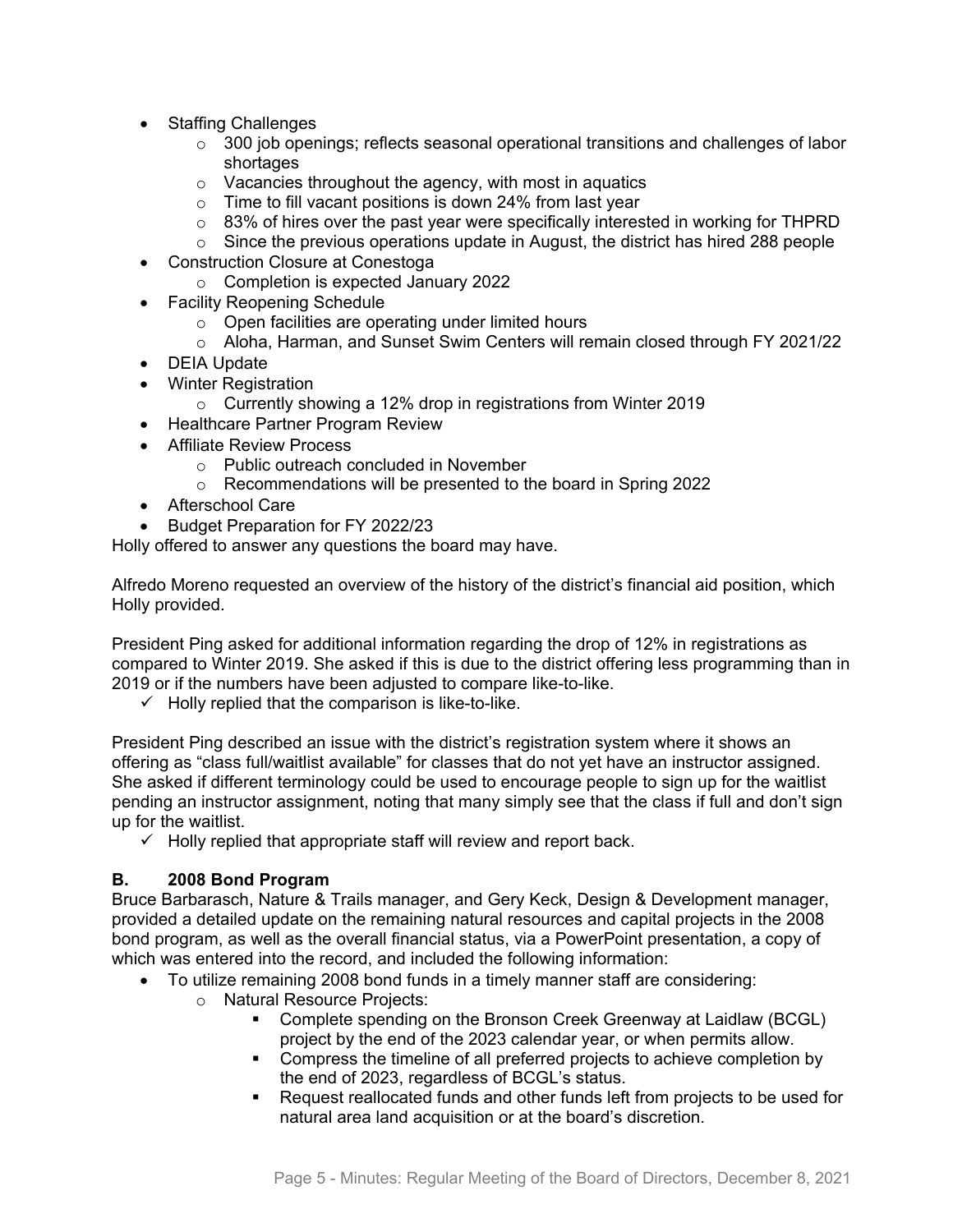- o Capital Projects:
	- Reallocate the savings within the bond program's Administration category to the Cedar Hills Park redevelopment project and reduce the System Development Charge funds necessary to complete the project.
- If the board supports utilizing the remaining 2008 Bond Measure funds as described, the proposal will return to the board in January for formal action.

Gery and Bruce offered to answer any questions the board may have.

Heidi Edwards inquired whether funding reallocated to natural area land acquisition could be utilized in support of the efforts to expand the Cooper Mountain Nature Park.

- $\checkmark$  General Manager Doug Menke confirmed that a transfer of natural resource restoration funds to natural area acquisition would be a viable use for natural area land purchases in Cooper Mountain.
- $\checkmark$  Bruce added that the district, like Metro, operates under a willing seller program.

President Ping asked for additional information regarding what the funding was intended for in the Administration category.

 $\checkmark$  Doug replied that the Administration category included funding to enable staff support of projects, as well as the critical functions of the financial components of the bond. As the board is aware, multiple refinances have occurred for the 2008 Bond Measure, which saved the district's taxpayers a significant amount of money.

President Ping asked for additional information regarding the estimated costs for the right-of-way adjustment work that needs to occur as part of the Cedar Hills Park redevelopment project.

- $\checkmark$  Gery explained that the total project cost estimated at \$485,000 is assuming that the district does this work itself; this cost may be able to be reduced if Washington County agrees to complete the project on behalf of THPRD in conjunction with their roadway expansion project. He described a few different design options under consideration.
- $\checkmark$  Doug added that having Washington County complete the work would be more efficient for the public as well in limiting the disruptions to Walker Road. If the project ends up costing less than the \$485,000 estimate, the excess funds would remain in the bond fund.
- $\checkmark$  Gery noted that, with the transfer of \$326,754 from the Administration category to the Cedar Hills project, the amount of SDC funds needed to complete the project would be reduced to \$158,246.

Felicita Monteblanco expressed support for the proposal as presented, noting that she appreciates the mixture of large, community-wide projects, and smaller, neighborhood projects that were included in the 2008 Bond Measure.

# **C. General Manager's Report**

The following presentations were provided as listed within the General Manager's Report included in the board of directors' information packet:

- Park Services Storm Response
	- o Bruce Barbarasch, Nature & Trails manager, James Quach, Park Maintenance coordinator, and Crystal Durbecq, Nature & Trails specialist, shared information about the district's storm response efforts via a PowerPoint presentation, a copy of which was entered into the record.
- Lake Management Program
	- $\circ$  Bruce Barbarasch, Nature & Trails manager, provided an overview regarding the development of lake management plans for the district's three lakes, via a PowerPoint presentation, a copy of which was entered into the record.

Doug and the presenters offered to answer any questions the board may have.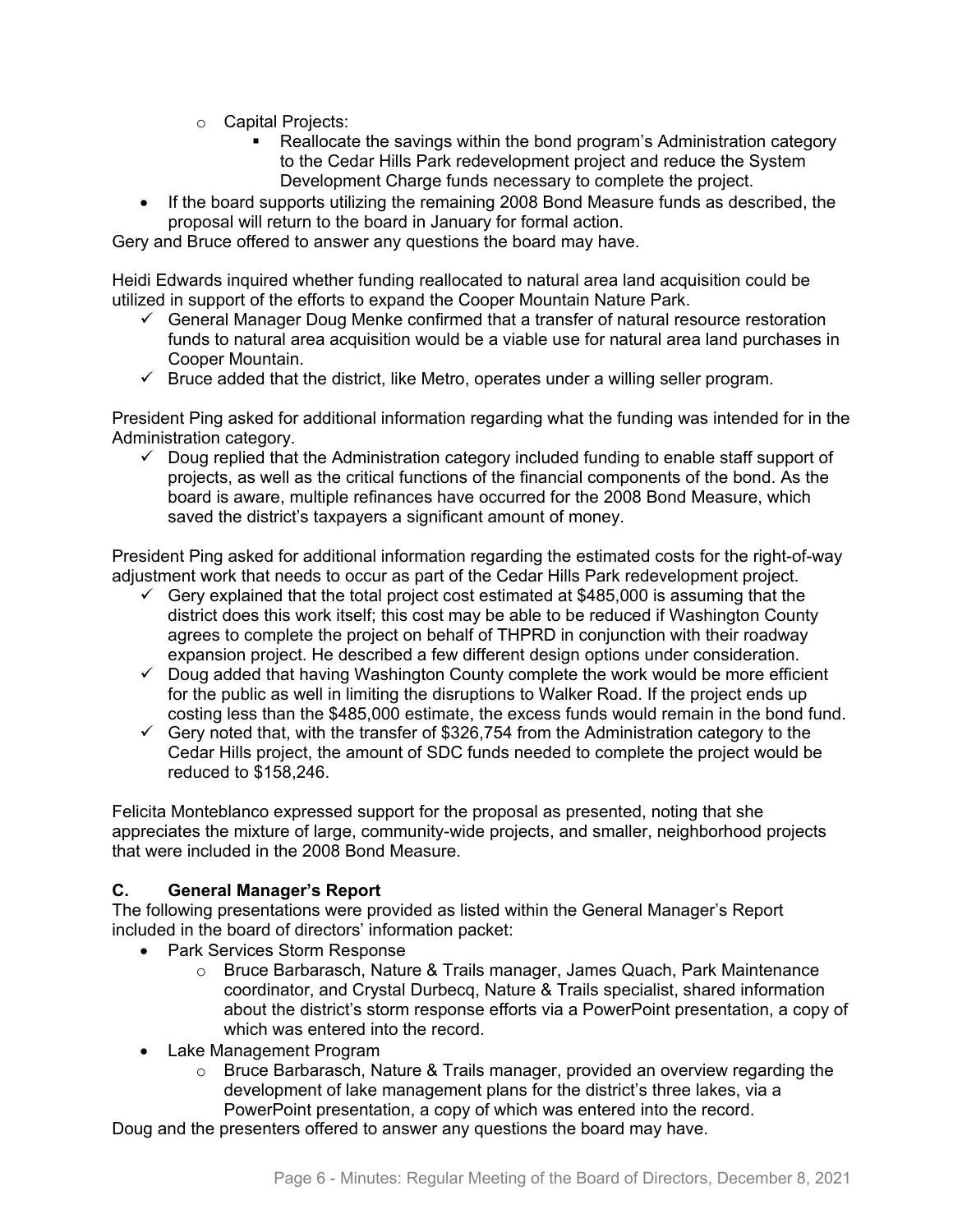The board members shared comments of appreciation for district staff's efforts in responding to storm events.

Felicita Monteblanco commented regarding the lake management plans, stating that if we lead with racial equity in our education, survey and planning, the recreational opportunities will be reflective of those diverse communities. She appreciates the intentionality in the process.

# **Agenda Item #9 – New Business**

### **A. Resolution Appointing Budget Committee Members**

There are two open positions on the district's budget committee. Notice of the vacancies was published and applications were accepted October 8 to November 8. Four applications were received. President Ping directed each board member to individually review and rank the applications received to determine whether interviews should be conducted. A subcommittee comprised of two board members (Heidi Edwards and Barbie Minor) and a budget committee member (Suzanne Massar) conducted interviews of three finalists the week of November 29.

Heidi Edwards provided a brief overview of the interview process, noting that all three candidates are highly qualified. The two recommended candidates provide the necessary experience and skillsets to help guide the district's budget process during this time of transition for the district.

Barbie Minor thanked district staff for refining the appointment process, including providing the interview questions to the applicants in advance, which sets the stage for the candidates to bring their best selves forward.

**Heidi Edwards moved that the board of directors approve Resolution 2021-17 appointing Christopher Howard and Natalie Zehner to the budget committee, each for a term of three years. Barbie Minor seconded the motion. Roll call proceeded as follows:** 

| <b>Alfredo Moreno</b>                | Yes |
|--------------------------------------|-----|
| <b>Felicita Monteblanco</b>          | Yes |
| <b>Barbie Minor</b>                  | Yes |
| <b>Heidi Edwards</b>                 | Yes |
| <b>Tya Ping</b>                      | Yes |
| The motion was UNANIMOUSLY APPROVED. |     |

# **B. Resolution Appointing Advisory Committee Members**

Holly Thompson, Communications director, provided a brief overview of the memo included within the board of directors' information packet, noting that board appointment of 15 advisory committee members is being requested this evening to fill vacancies on the Nature & Trails, Parks & Facilities, and Programs & Events advisory committees. She noted that 88 applications were received this year, which is a marked increase over years' past, which averaged around 25- 40 applications. She provided an overview of the interview processes, noting that committee members participated as well and that interview questions were also provided in advance. Those not selected for appointment have been contacted regarding other volunteer opportunities with THPRD. Holly offered to answer any questions the board may have.

#### **Felicita Monteblanco moved that the board of directors approve Resolution 2021-18 appointing advisory committee members. Alfredo Moreno seconded the motion. Roll call proceeded as follows:**

| <u>processes</u> as renormed         |     |
|--------------------------------------|-----|
| <b>Barbie Minor</b>                  | Yes |
| <b>Heidi Edwards</b>                 | Yes |
| <b>Alfredo Moreno</b>                | Yes |
| <b>Felicita Monteblanco</b>          | Yes |
| <b>Tya Ping</b>                      | Yes |
| The motion was UNANIMOUSLY APPROVED. |     |
|                                      |     |